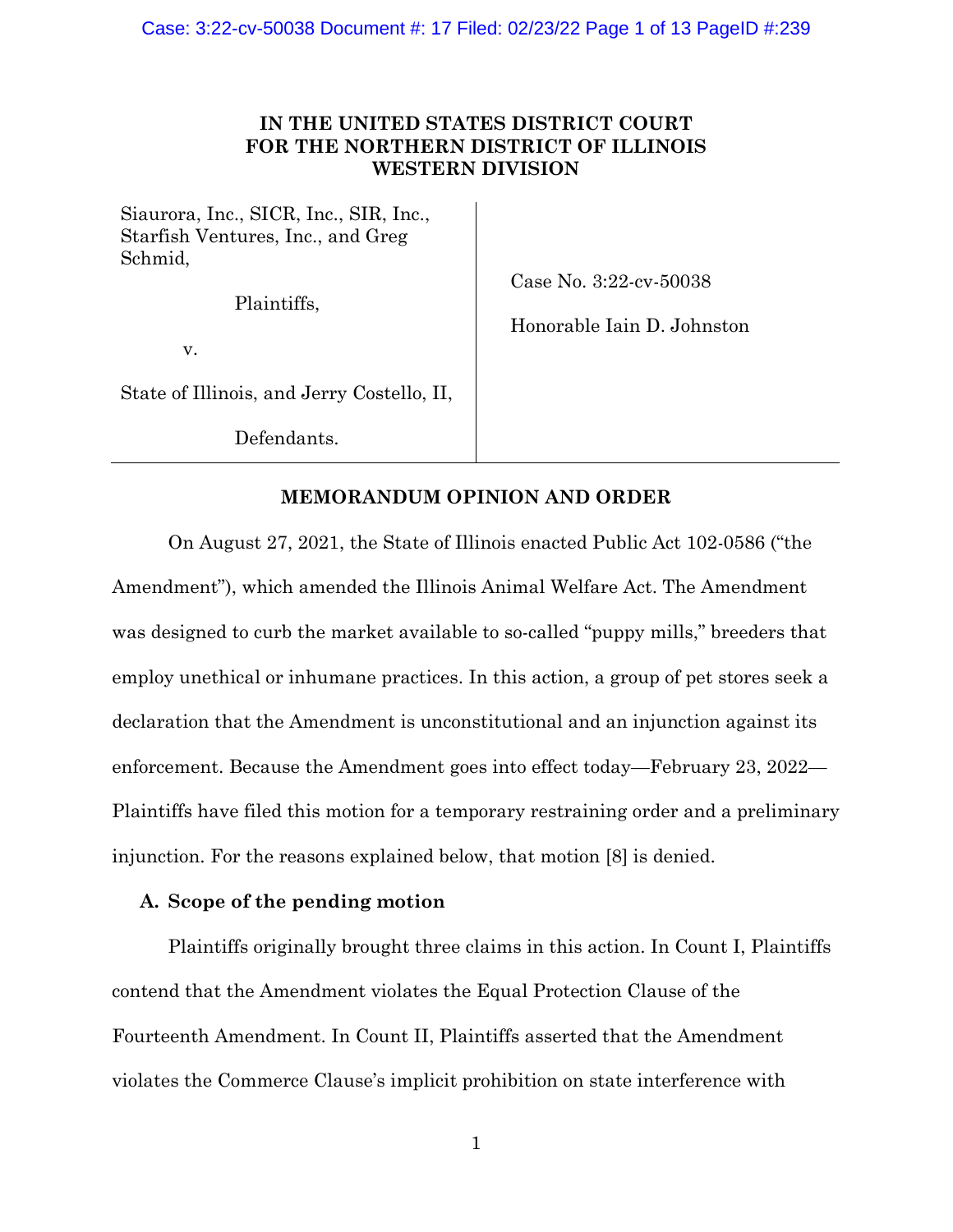interstate commerce, often referred to as the dormant commerce clause. In Count III, Plaintiffs alleged that the Amendment violates the Illinois Constitution.

Shortly after the Court's initial status conference, Plaintiffs represented that they would not continue to seek a preliminary injunction for their claims under the Illinois Constitution and the dormant commerce clause. Indeed, those claims run into the twin brick walls of *Pennhurst State Sch. & Hospital v. Halderman*, 465 U.S. 89 (1984) and *Park Pet Shop, Inc. v. City of Chicago*, 872 F.3d 495 (7th Cir. 2017). In *Pennhurst*, the Supreme Court held that claims seeking federal equitable relief for alleged state law violations are barred by the Eleventh Amendment. "[I]t is difficult to think of a greater intrusion on state sovereignty than when a federal court instructs state officials on how to conform their conduct to state law. Such a result conflicts directly with the principles of federalism that underlie the Eleventh Amendment." *Pennhurst*, 465 U.S. at 106. The Supreme Court later reaffirmed that instruction in *City of Chicago v. Int'l College of Surgeons*, 522 U.S. 156, 177 n.3 (1997). And in *Park Pet Shop*, the Seventh Circuit addressed a remarkably similar Chicago ordinance and held that it did not violate the dormant Commerce Clause. 872 F.3d at 501–04. In light of those obstacles, Plaintiffs reaffirmed at today's hearing that they were not proceeding on these claims, instead focusing on their equal protection claim.

### **B. The Amendment**

The Amendment modifies section 3.8 of the Act to limit the dogs and cats sold at pet shops in Illinois to only those obtained from certain animal shelters and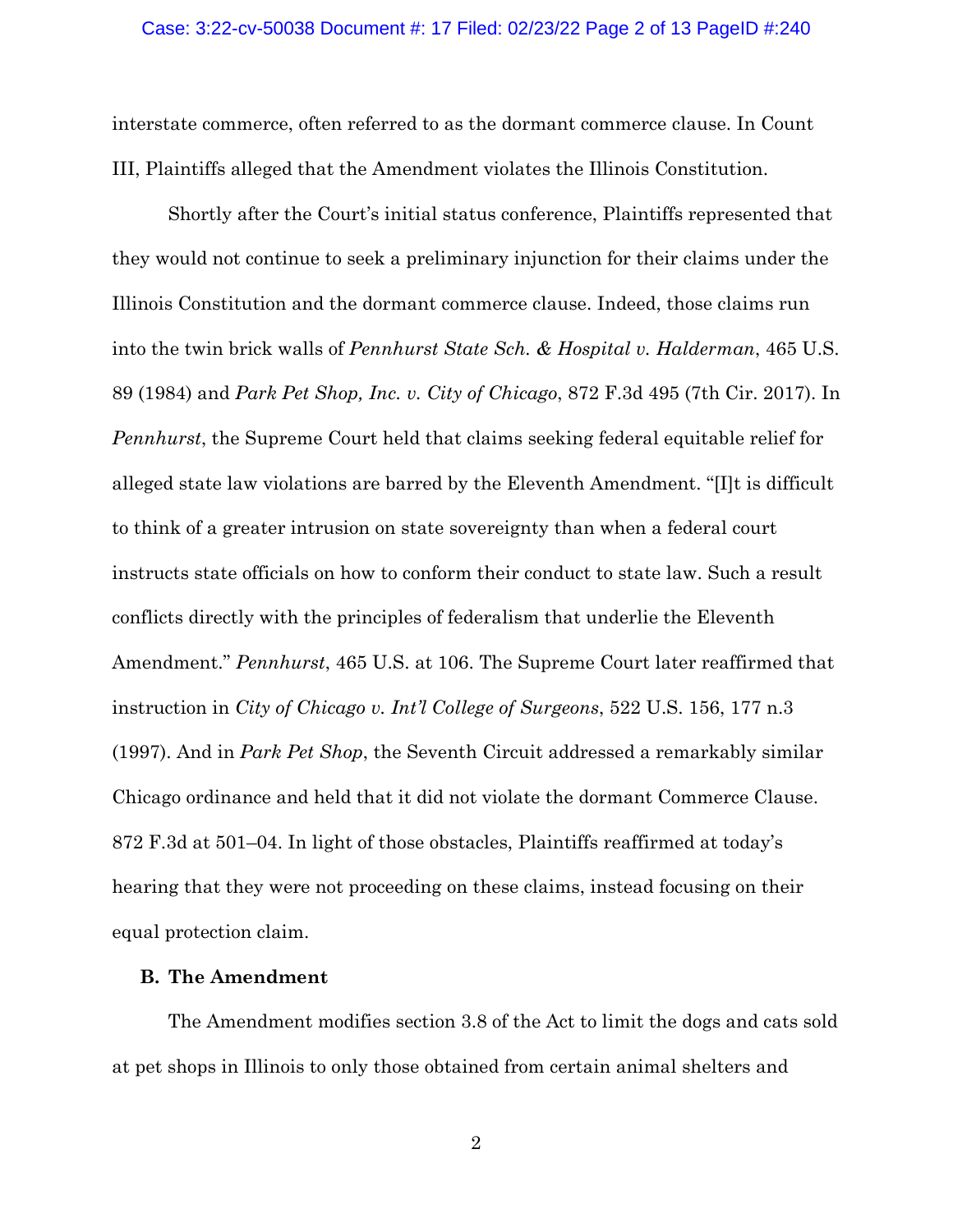## Case: 3:22-cv-50038 Document #: 17 Filed: 02/23/22 Page 3 of 13 PageID #:241

control facilities: "A pet shop operator may offer for sale a dog or cat only if the dog or cat is obtained from an animal control facility or animal shelter, located in-state or out-of-state, that is in compliance with section 3.9."1 Illinois Public Act 102-0586, § 3.8. Section 3.9, which the Amendment adds to the statute, then regulates the source of dogs and cats offered at animal shelters and control facilities:

An animal control facility or animal shelter *that supplies dogs or cats to pet shop operators* to be offered for sale shall not be a dog breeder or a cat breeder or obtain dogs or cats from a dog breeder, cat breeder, a person who resells dogs or cats from a breeder, or a person who sells dogs or cats at auction in exchange for payment or compensation.

§ 3.9(a) (emphasis added). In other words, the Amendment removes pet shops from the stream of commerce that begins with dog and cat breeders. It requires pet shop operators to obtain their dogs and cats from animal shelters and control facilities not from breeders. Those animal shelters and control facilities are then only allowed to sell dogs and cats to pet shops if those animals were not obtained from breeders, which effectively prevents pet shops from selling dogs obtained from breeders.<sup>2</sup>

## **C. Legal Standard**

Though the two motions have differing results, the legal standard employed on a motion for a temporary restraining order is the same as that of a preliminary

<sup>1</sup> If a pet shop violates the requirements of section 3.8, then the pet shop will no longer be authorized to sell cats or dogs regardless of the source of those animals. § 3.8(c). <sup>2</sup> The Amendment also defines animal shelters and animal control facilities. Under the Amendment, animal shelters are facilities "operated, owned, or maintained by a duly incorporated humane society, animal welfare society, *or other non-profit organization*." Illinois Public Act 102-0586, § 2 (emphasis added). Animal control facilities are those "operated by or under contract for the State, county, or any municipal corporation or political subdivision of the State for the purpose of impounding or harboring seized, stray, homeless, abandoned or unwanted dogs, cat, and other animals." *Id.*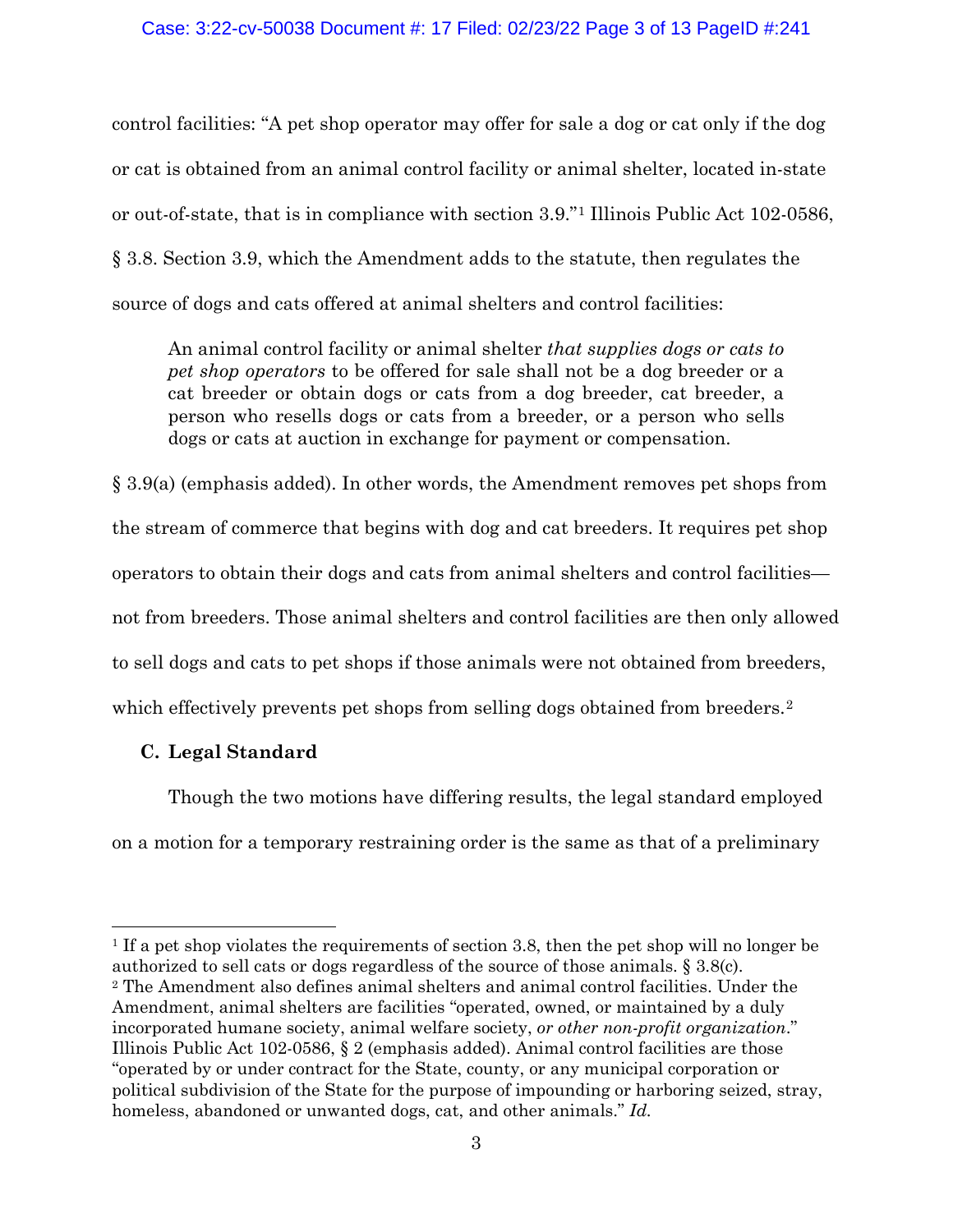injunction. *Mays v. Dart*, 453 F. Supp. 3d 1074, 1087 (N.D. Ill. 2020). To succeed, the plaintiff must overcome the threshold analysis by showing that (1) the plaintiff will suffer irreparable harm in absence of court intervention, (2) that traditional legal remedies are not adequate, and (3) that the plaintiff has a likelihood of success on the merits. *Mays v. Dart*, 974 F.3d 810, 818 (7th Cir. 2020). Under the likelihood of success analysis, the plaintiff must show "more than a mere possibility of success." *Ill. Republican Party v. Pritzker*, 973 F.3d 760, 762 (7th Cir. 2020). Indeed, the plaintiff faces a "significant burden" that stops short of requiring proof by a preponderance of the evidence but nonetheless requires a strong showing. *Id.* at 763. That showing "normally includes a demonstration of how the applicant proposes to prove the key elements of its case." *Id.* The Court is not bound by strict rules of evidence at a preliminary injunction hearing. *Streight v. Pritzker*, No. 21-cv-50339, 2021 U.S. Dist. LEXIS 180894, at \*7-8 (N.D. Ill. Sep. 22, 2021) (collecting cases). And though the parties may present evidence, the State has no obligation to produce evidence to support the rationality of the challenged statute. *Heller v. Doe*, 509 U.S. 312, 320 (1993).

At times, courts in this Circuit have held that plaintiffs need only show a greater than negligible likelihood of success on the merits. *E.g.*, *Valencia v. City of Springfield*, 883 F.3d 959, 966 (7th Cir. 2018); *AM Gen. Corp. v. DaimlerChrystler Corp.*, 311 F.3d 796, 804 (7th Cir. 2002); *Vill. of Orland Park v. Pritzker*, 475 F. Supp. 3d 866, 889 (N.D. Ill. 2020); *Slaters v. Chicago Transit Auth.*, No. 20-cv-3356, 2020 U.S. Dist. LEXIS 112244, at \*10–11 (N.D. Ill. June 26, 2020). But recently, the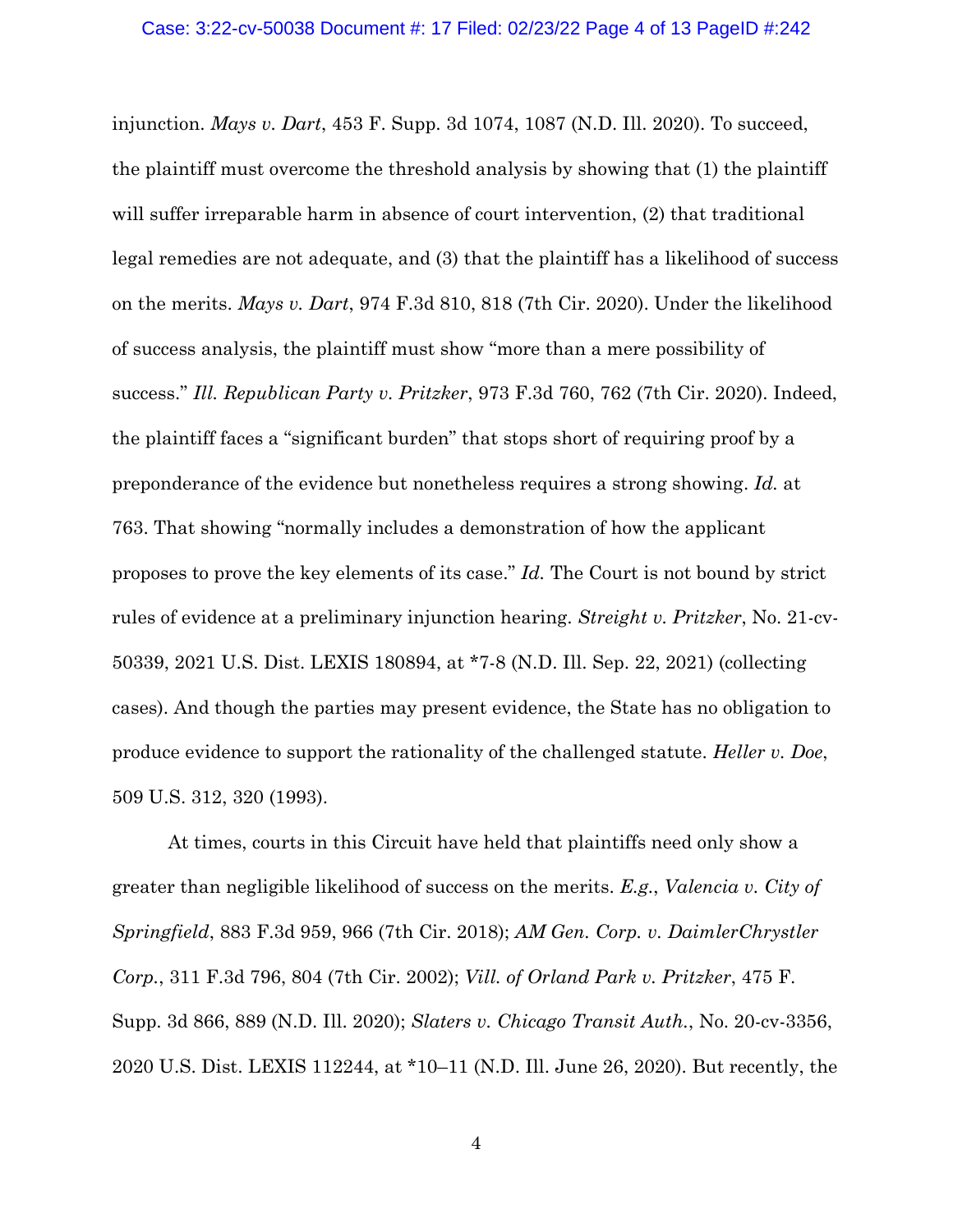#### Case: 3:22-cv-50038 Document #: 17 Filed: 02/23/22 Page 5 of 13 PageID #:243

Seventh Circuit explained that "the 'better than negligible' standard was retired by the Supreme Court." *Ill Republican Party*, 973 F.3d at 763. Instead, federal courts analyze whether the plaintiff has established a strong likelihood of success on the merits. *Id.*

If the plaintiff passes the threshold analysis, courts proceed to a balancing test, which acts more like a sliding scale approach. *Mays*, 974 F.3d at 818. In this analysis, the Court weighs the harm the plaintiff would suffer in absence of the preliminary injunction with the harm the defendant would incur if the Court granted the injunction. *Id.* But "the more likely the plaintiff is to win on the merits, the less the balance of harms needs to weigh in his favor, and vice versa." *Id.*

### **D. Equal Protection—Likelihood of success on the merits**

The Fourteenth Amendment to the U.S. Constitution prohibits states from passing laws that "deny to any person within its jurisdiction the equal protection of the laws." U.S. Const. amend XIV. But the clause "is not a license for courts to judge the wisdom, fairness, or logic of legislative choices." *FCC v. Beach Communs.*, 508 U.S. 307, 313 (1993). As Justice Thomas explained in *Beach Communications*, "In areas of social and economic policy, a statutory classification that neither proceeds along suspect lines nor infringes fundamental constitutional rights must be upheld against an equal protection challenge if there is any reasonably conceivable state of facts that could provide a rational basis for the classification." *Id.* And in *Armour v. City of Indianapolis*, the Supreme Court explained that if the challenged law merely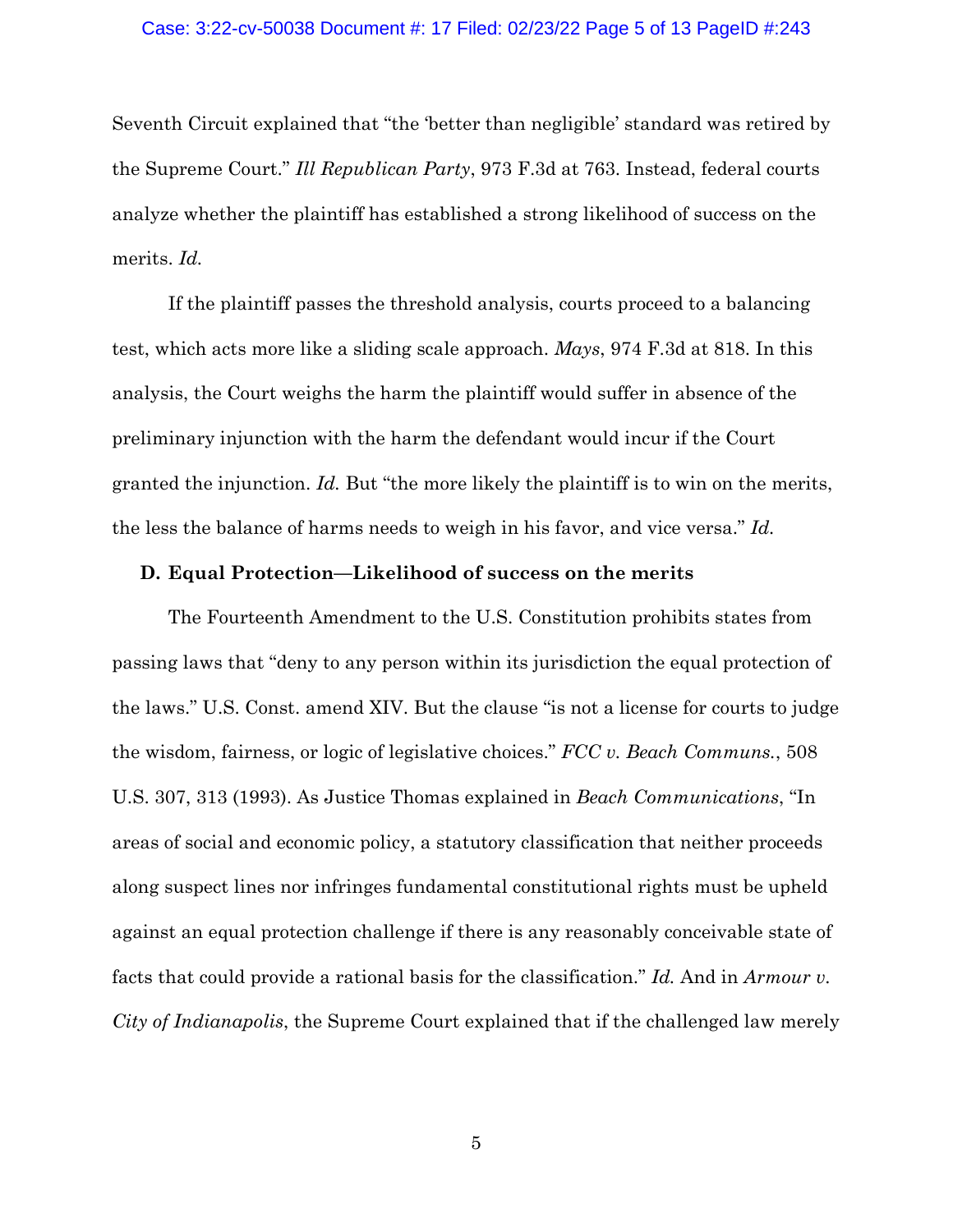#### Case: 3:22-cv-50038 Document #: 17 Filed: 02/23/22 Page 6 of 13 PageID #:244

involves "ordinary commercial transactions," the "rational basis review requires deference to reasonable underlying legislative judgments." 566 U.S. 673, 680 (2012).

In this case, Plaintiffs challenge the constitutionality of preventing pet shops from selling dogs and cats they obtain from breeders. That prohibition squarely falls within the domain of rational basis review because no suspect classes or fundamental rights are involved. Instead, the Amendment merely contemplates "ordinary commercial transactions" as discussed in *Armour*.3

Rational basis review is not onerous. Indeed, rational basis review presumes the constitutionality of the statute in question. *Beach Communications*, 508 U.S. at 314. To prevail on the merits, plaintiffs must establish the lack of a "rational relationship between the disparity of treatment and some legitimate governmental purpose." *Armour*, 566 U.S. at 680 (quoting *Heller v. Doe*, 509 U.S. 312, 319–20 (1993)). But because legislatures are not required to articulate the legitimate purpose of the statute in the statute itself, "it is entirely irrelevant for constitutional purposes whether the conceived reason for the challenged distinction actually motivated the legislature." *Beach Communications*, 508 F.3d at 315.

Because the Court is now asked only to decide whether a temporary restraining order and preliminary injunction are warranted, Plaintiffs do not need to prove their case by a preponderance of the evidence. In other words, they are not required to establish by a preponderance of the evidence that the law is not rationally related to a legitimate governmental purpose. Instead, they must merely

<sup>3</sup> Furthermore, the parties agreed at the hearing that rational basis review is appropriate.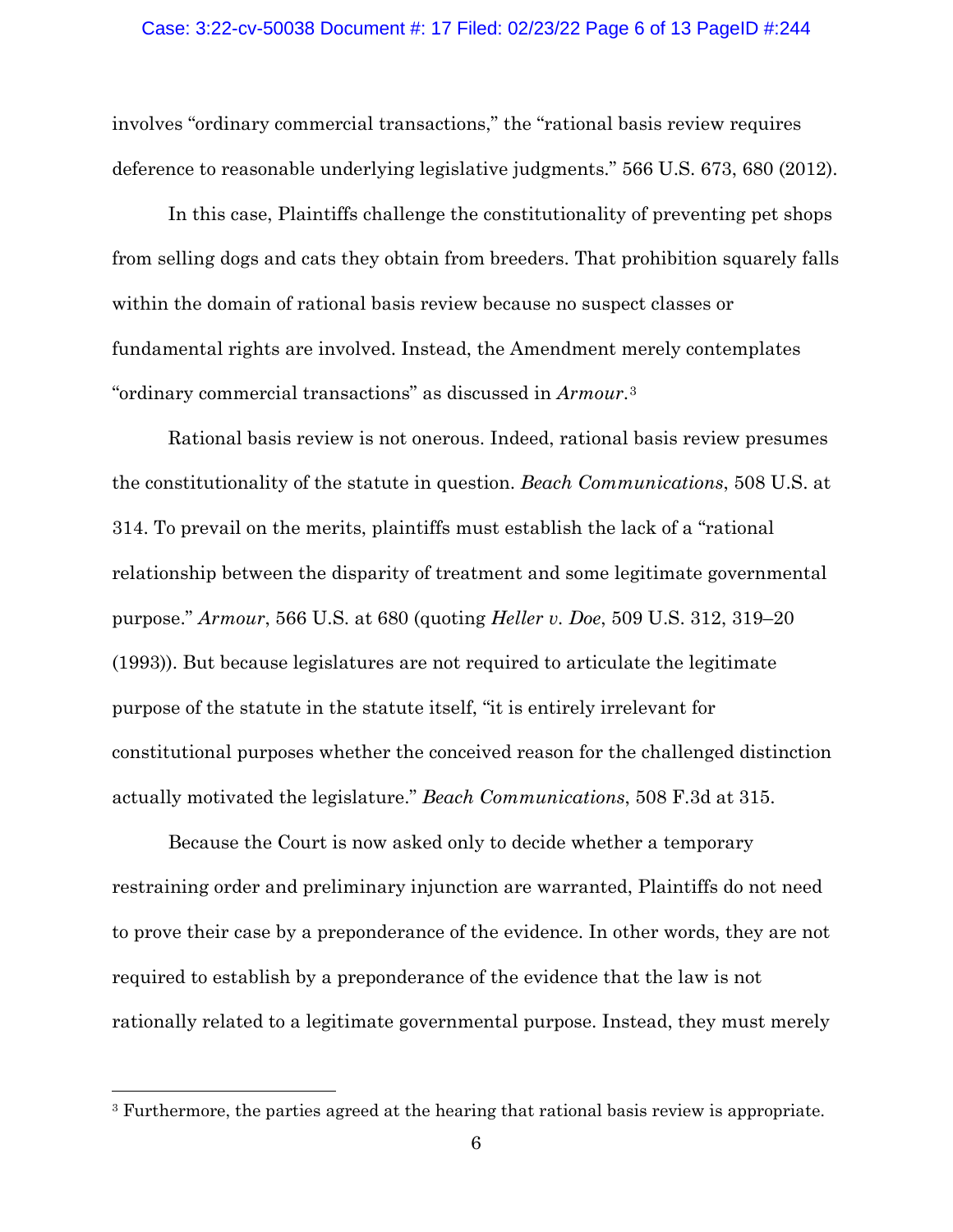### Case: 3:22-cv-50038 Document #: 17 Filed: 02/23/22 Page 7 of 13 PageID #:245

establish a strong likelihood of success on that question. *Ill. Republican Party*, 973 F.3d at 762.

Plaintiffs' argument centers on the contention that the Amendment treats pet shops differently. Indeed, it singles them out and prevents them from purchasing dogs and cats from breeders directly, and instead requires that they source their animals from shelters and control facilities. In support, Plaintiffs argue that the text of the Amendment does not prevent animal shelters and control facilities from sourcing dogs and cats from breeders; the Amendment only prevents pet shops from operating in the stream of commerce that begins with breeders.4

As noted above, section 3.9 of the Amendment provides, "An animal control facility or animal shelter *that supplies dogs or cats to pet shop operators* to be offered for sale shall not be a dog breeder or a cat breeder or obtain dogs or cats" from such breeders. Illinois Public Act 102-0586, § 3.9 (emphasis added). The text "that supplies" is a restrictive clause that modifies the preceding text. In other words, that section of the Amendment does not apply to animal control facilities and animal shelters that do not supply dogs or cats to pet shops. On a plain reading of the Amendment, animal shelters and control facilities could offer for sale any dog or cat obtained from a breeder, without running afoul of the Amendment, so long as they don't sell to pet shops. Thus, the Amendment merely removes pet shops from the stream of commerce that begins with breeders.

<sup>4</sup> Essentially, Plaintiffs' contention is that the Amendment overly burdens pet shops, as opposed to other entities, and puts Plaintiffs at significant risk of going out of business.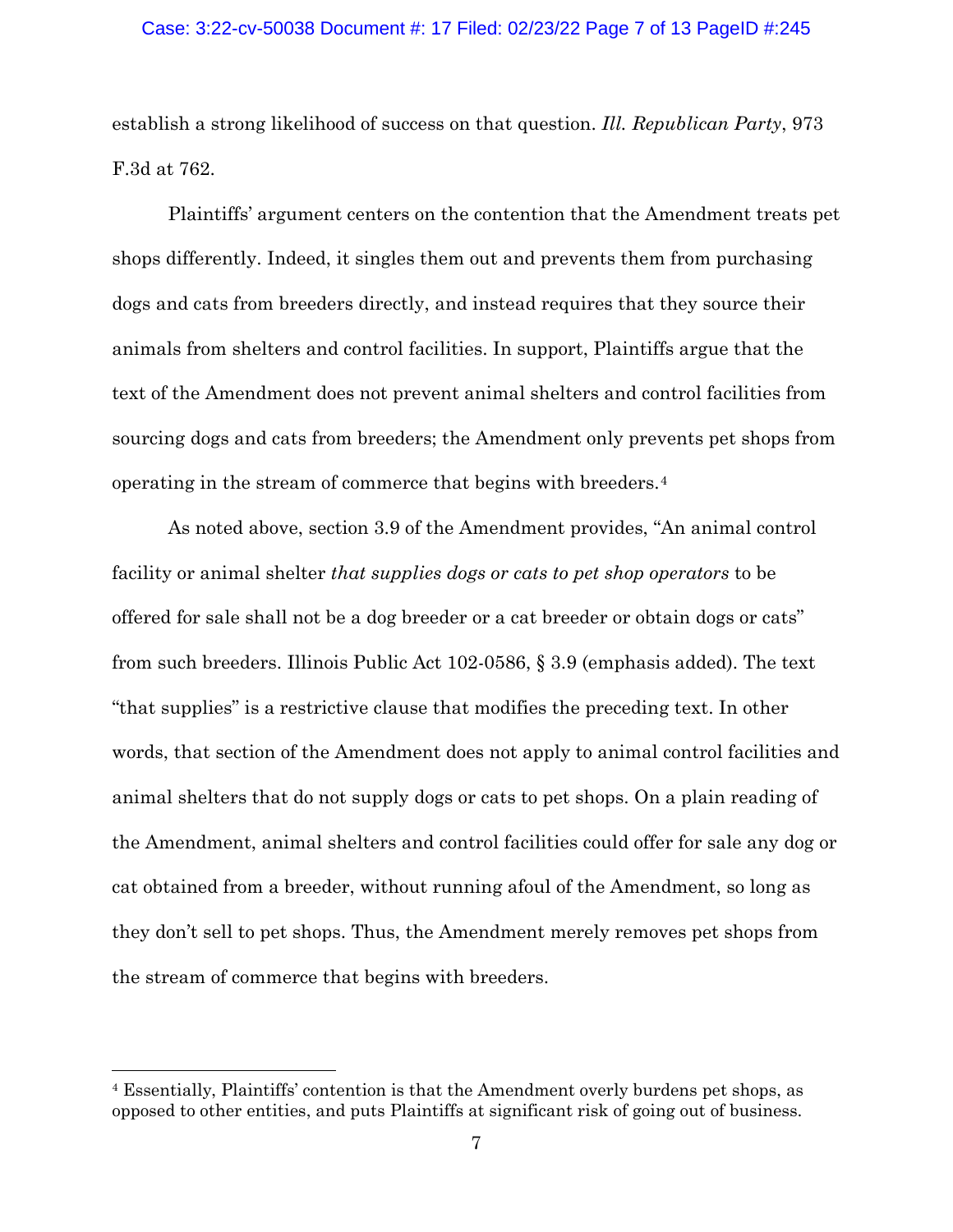#### Case: 3:22-cv-50038 Document #: 17 Filed: 02/23/22 Page 8 of 13 PageID #:246

Of course, regardless of that clause, the result was already the same. By amending the statute in this way, the state legislature made the decision to remove pet shops from this stream of commerce. They did not ban breeders. The only difference now is that consumers wishing to purchase cats or dogs from breeders will be required to patron the breeders directly, or maybe an animal control facility or shelter that does not sell to pet shops. And even though the text of the Amendment would allow shelters and control facilities to remain in business with breeders (or establish such a business relationship), they have no financial incentive to do so. The statutory definition of those facilities requires that they be nonprofit organizations. Illinois Public Act 102-0586, § 2.

But the fact that a state statute singles out a particular group does not mean the statute is unconstitutional. A great deal of policymaking requires line drawing: "Defining the class of persons subject to a regulatory requirement – much like classifying governmental beneficiaries – 'inevitably requires that some persons who have an almost equally strong claim to favored treatment be placed on different sides of the line, and the fact [that] the line might have been drawn differently at some points is a matter for legislative, rather than judicial, consideration.'" *Beach Communications*, 508 U.S. at 315–16. And though the law must be rationally related to a legitimate governmental purpose, the Equal Protection Clause "is not a license for courts to judge the wisdom, fairness, or logic of legislative choices." *Id.* at 313. At bottom, the fact that the law singles out one group is not dispositive.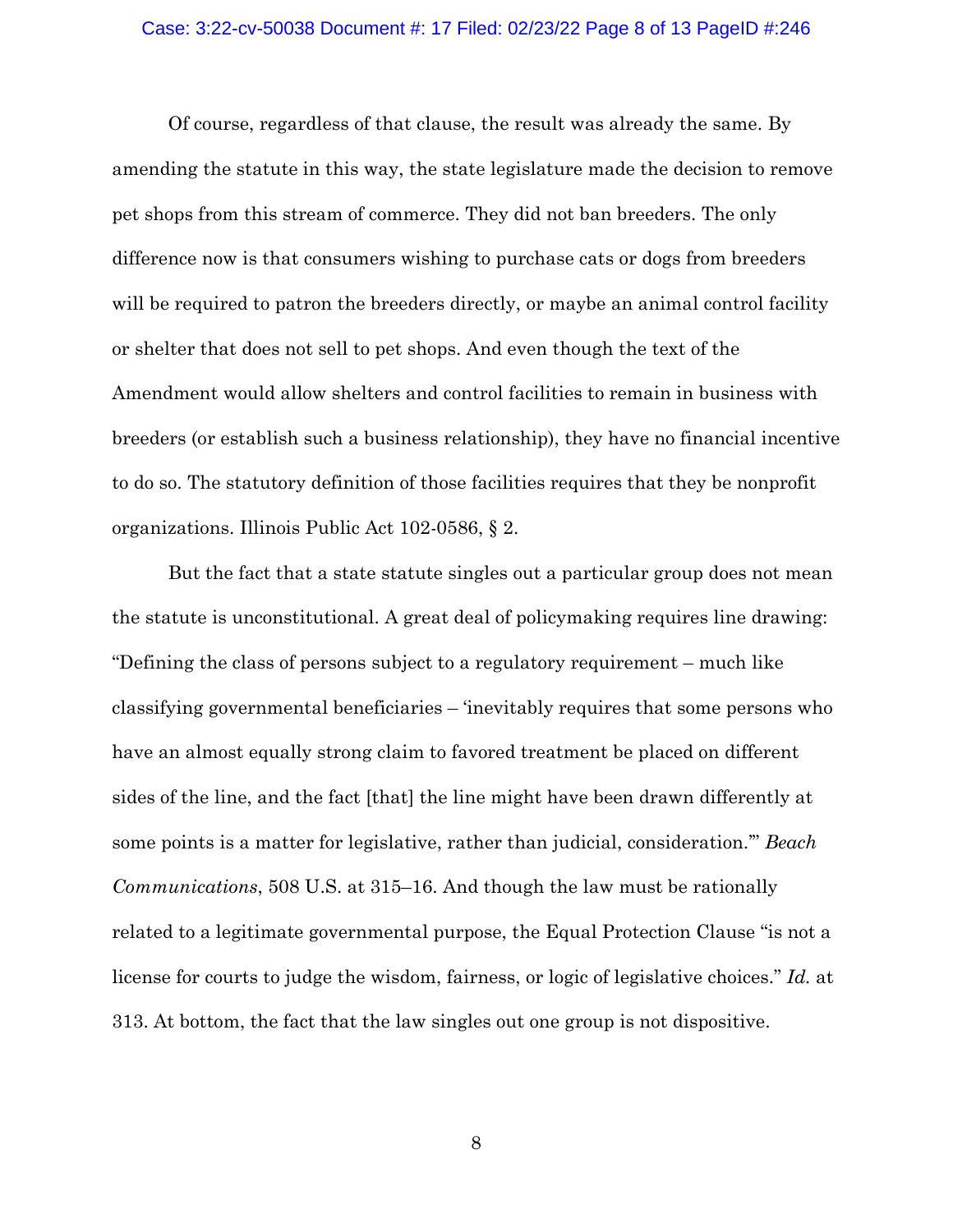#### Case: 3:22-cv-50038 Document #: 17 Filed: 02/23/22 Page 9 of 13 PageID #:247

In this case, Plaintiffs adamantly protest that the Amendment is unwise. In oral argument, counsel argued that the Amendment would be counterproductive, that it would exacerbate the problem by removing from the stream of commerce a regulated entity (pet shops that currently must only purchase from licensed breeders) and replacing those sales with direct-to-customer transactions. Those consumer transactions, the argument continues, would result in more sales by unethical breeders because consumers are less capable of spotting bad actors, especially when such sales are made through use of the Internet. As Plaintiffs see it, consumers are not aware of federal and state licensing and regulatory requirements and are simply not as sophisticated as pet shops.

Multiple problems bely that argument, however. For starters, consumers are already allowed to purchase dogs and cats directly from breeders. And the idea that direct-to-consumer sales may increase with pet shops removed from the equation does not make the law irrational. Plaintiffs contend that consumers are ill-equipped to spot bad actors, and indeed may not even be allowed to view the premises in some cases, but the opposite could just as well be true. If more consumers do business directly with breeders, then the bad acts of some of those breeders may see heightened exposure, for example if those customers used social media to inform other consumers about the state of affairs at a breeder's facility or home.

But the Court is not qualified—or constitutionally empowered—to decide which of those policy arguments is correct. States and municipalities across the country pass laws and ordinances on a regular basis. Some of those laws are well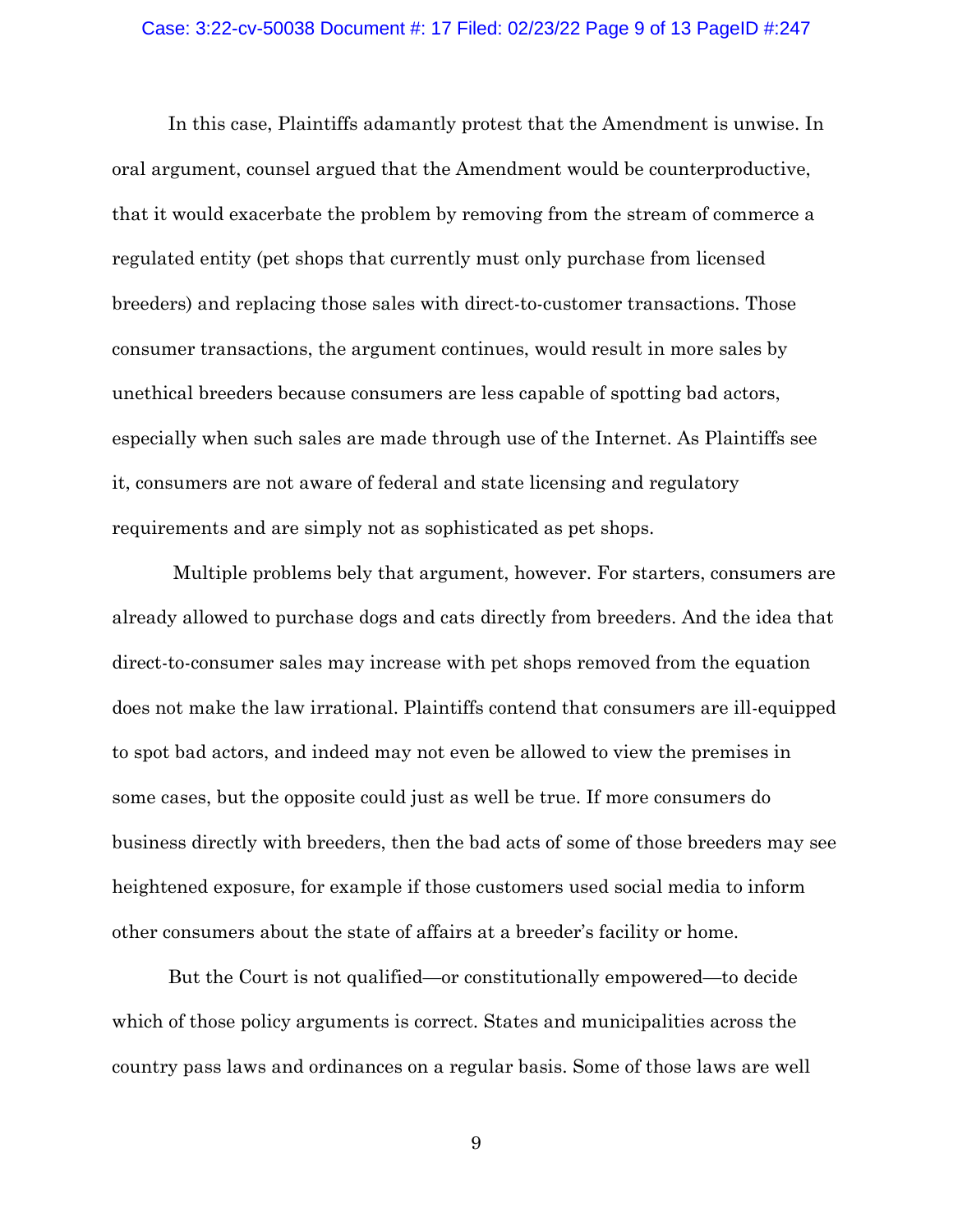#### Case: 3:22-cv-50038 Document #: 17 Filed: 02/23/22 Page 10 of 13 PageID #:248

reasoned, some are not. Some of those laws are successful, some are not. But regardless of the wisdom of a law, the Court cannot interject unless that law violates the strictures of the U.S. Constitution. The Court does not "sit as a superlegislature to judge the wisdom or desirability of legislative policy determinations made in areas that neither affect fundamental rights nor proceed along suspect lines." *New Orleans v. Dukes*, 427 U.S. 297, 303 (1974). Those decisions are left to politics.

With the policy arguments out of the way, the clear focus of the equal protection analysis must only ask whether targeting pet shops is rationally related to a legitimate governmental purpose. The Court agrees with Plaintiffs that the plain text of the statute singles out pet shops, but that is not enough. At the preliminary injunction hearing, the State of Illinois argued that the State has a legitimate interest in reducing puppy mill operations and increasing adoptions of shelter animals. Plaintiffs did not challenge whether these interests were legitimate. Indeed, nobody disputes that governments have a legitimate interest to ensure the humane treatment of animals. *Maryeli's Lovely Pets v. City of Sunrise*, No. 14-61391, 2015 U.S. Dist. LEXIS 98451, at \*12 (S.D. Fla. Jun. 24, 2015) ("Protecting the health and welfare of domestic animals is a legitimate government interest; indeed, courts around the country have so held."). Instead, Plaintiffs argued that the challenged Amendment is not rationally related to those legitimate interests. As explained above, Plaintiffs often asserted that the Amendment will instead prove counterproductive, or at least has been ineffective in other states.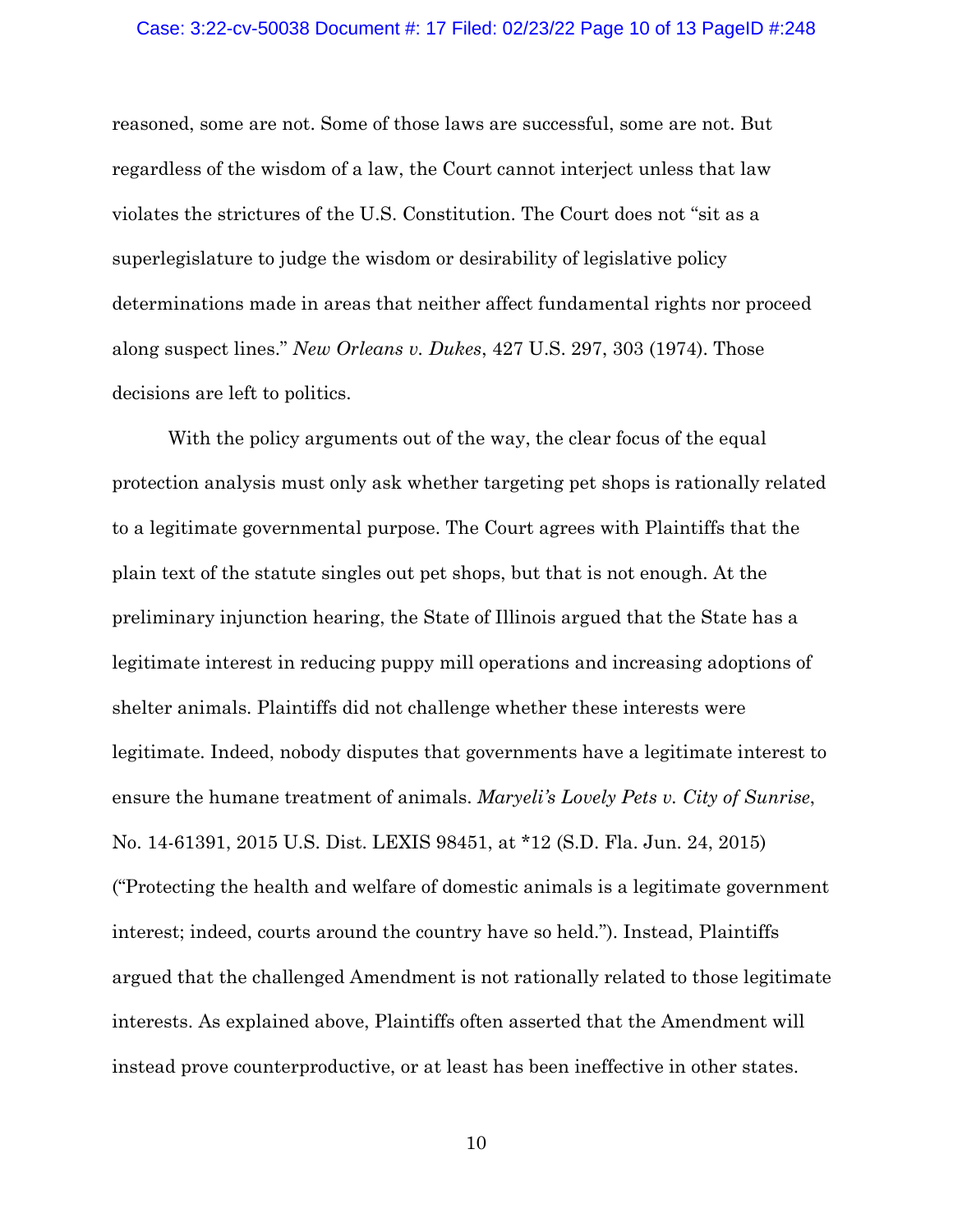### Case: 3:22-cv-50038 Document #: 17 Filed: 02/23/22 Page 11 of 13 PageID #:249

When determining whether a challenged statute is rationally related to the legitimate governmental interest, the Court need not find that the statute is a perfect fit. *City of Chicago v. Shalala*, 189 F.3d 598, 606–07 (7th Cir. 1999). Instead, the Amendment "must be upheld against equal protection challenge if there is any reasonably conceivable state of facts that could provide a rational basis for the classification." *Id.* at 606 (quoting *Heller*, 509 U.S. at 319).

Here, the legislature attempted to limit the market for puppy mills and increase the adoption of shelter pets by preventing pet stores from selling dogs and cats obtained from breeders. Such a limitation on pet stores might be unwise,5 though the Court states no opinion on the subject, but the limitation is rationally related to the purpose of the statute. Time may prove Plaintiffs correct. If so, they are free to lobby their legislators for a change to the law. But on failing to persuade lawmakers and the public of the veracity of their position, they may not now turn to the Courts to intervene in a question squarely within the realm of politics. Indeed, the decision the Court makes today should not be a surprise. A similar question was raised in *National Paint & Coatings Association v. City of Chicago*, 45 F.3d 1124 (7th Cir. 1995). In that case, the plaintiff challenged the City of Chicago's decision to ban spray paint in an effort to curb the proliferation of graffiti. *Id.* at 1126. The Seventh Circuit noted that the City ordinance was broad and may not actually produce a reduction in vandalism. (Among many other locations, Hubbard's Cave

<sup>5</sup> *See Brown v. Chicago Bd. of Educ.*, 824 F.3d 713, 714 (7th Cir. 2016) ("Justice Scalia once said that he wished all federal judges were given a stamp that read "stupid but constitutional.'").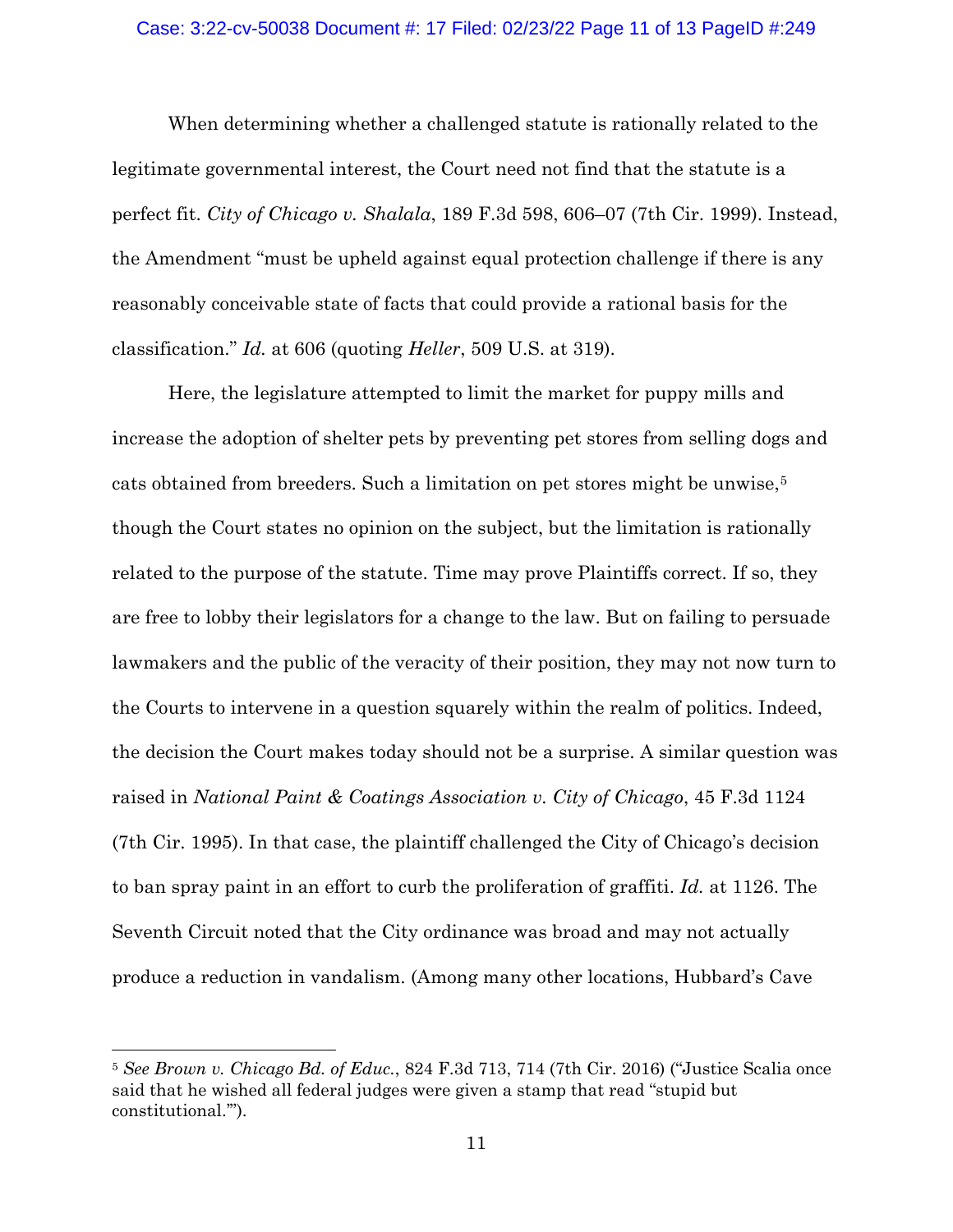#### Case: 3:22-cv-50038 Document #: 17 Filed: 02/23/22 Page 12 of 13 PageID #:250

proves the ordinance did not prevent graffiti in Chicago.) But though "Chicago's law may well be folly," it was constitutional. *Id.* at 1132. It was rationally related to the legitimate governmental interest in reducing the spread of graffiti in the City.

The Court's holding today is also in line with the decision of every court in the country to take up this question. At the hearing, counsel for Plaintiffs even recognized that no court in the country has yet to strike down a puppy mill statute as violative of the Equal Protection Clause. Indeed, another court in this district found a similar argument unavailing. In *Missouri Pet Breeders Association v. County of Cook*, the court explained, "the Court finds meritless plaintiffs' argument that the ordinance is 'actually counterproductive' because it encourages consumers to purchase from unlicensed and unregulated brokers." 106 F. Supp. 3d 908, 920 (N.D. Ill. 2015). Just as the Court holds here, the *Missouri Pet Breeders* court held that the judiciary does not determine the "correctness" of the challenged statute. *Id.* Nor does the Court require the State to produce evidence to support the stated purpose. Instead, the State may even rely on "rational speculation unsupported by evidence or empirical data" to support its explanation for the Amendment. *Id.* Because the State has articulated a legitimate government interest and because that interest appears at least rationally related to its decision to single out pet shops, Plaintiffs have not shown a likelihood of success on the merits. *See also Perfect Puppy, Inc. v. City of E. Providence*, 98 F. Supp. 3d 408, 420 (D.R.I. 2015) ("As discussed *supra*, a municipality could rationally determine that prohibiting the sale of certain animals will help reduce the demand for these animals that